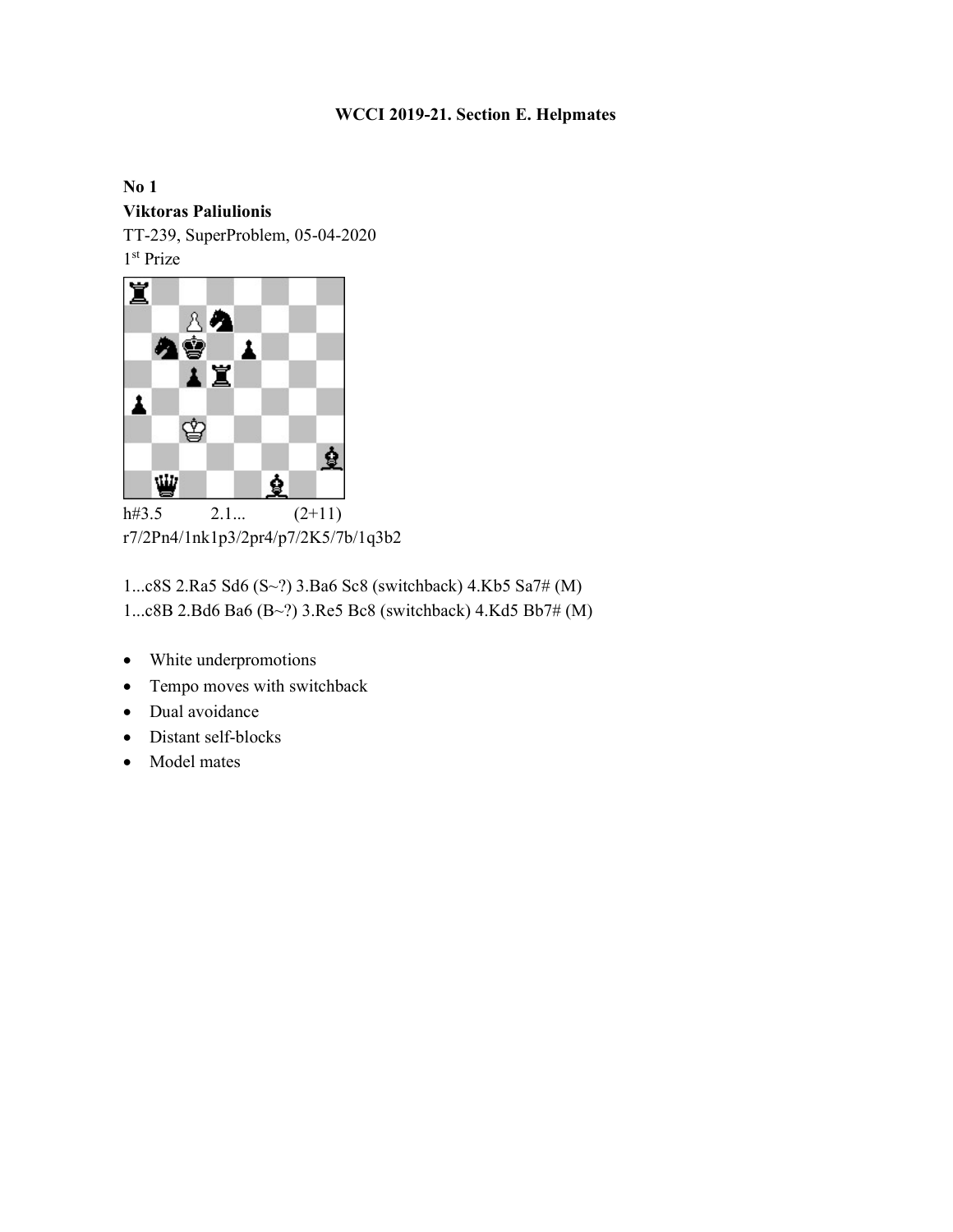No 2 Viktoras Paliulionis SuperProblem, 03-11-2019 3 rd Prize



1.Rh8! (Rf~?) Kg2 2.Sg8! (Se~) Kf3 3.Bf8 Kf4 4.Ke8 Ke5 5.Qd8 Ke6 6.Ra8! (Ra~) Bg6#

Task: six black pieces are moved to their initial squares of the game-array (Home-coming theme).

- Home-coming
- Three hideaways
- AntiZielElement (B1, pin)
- Helledie theme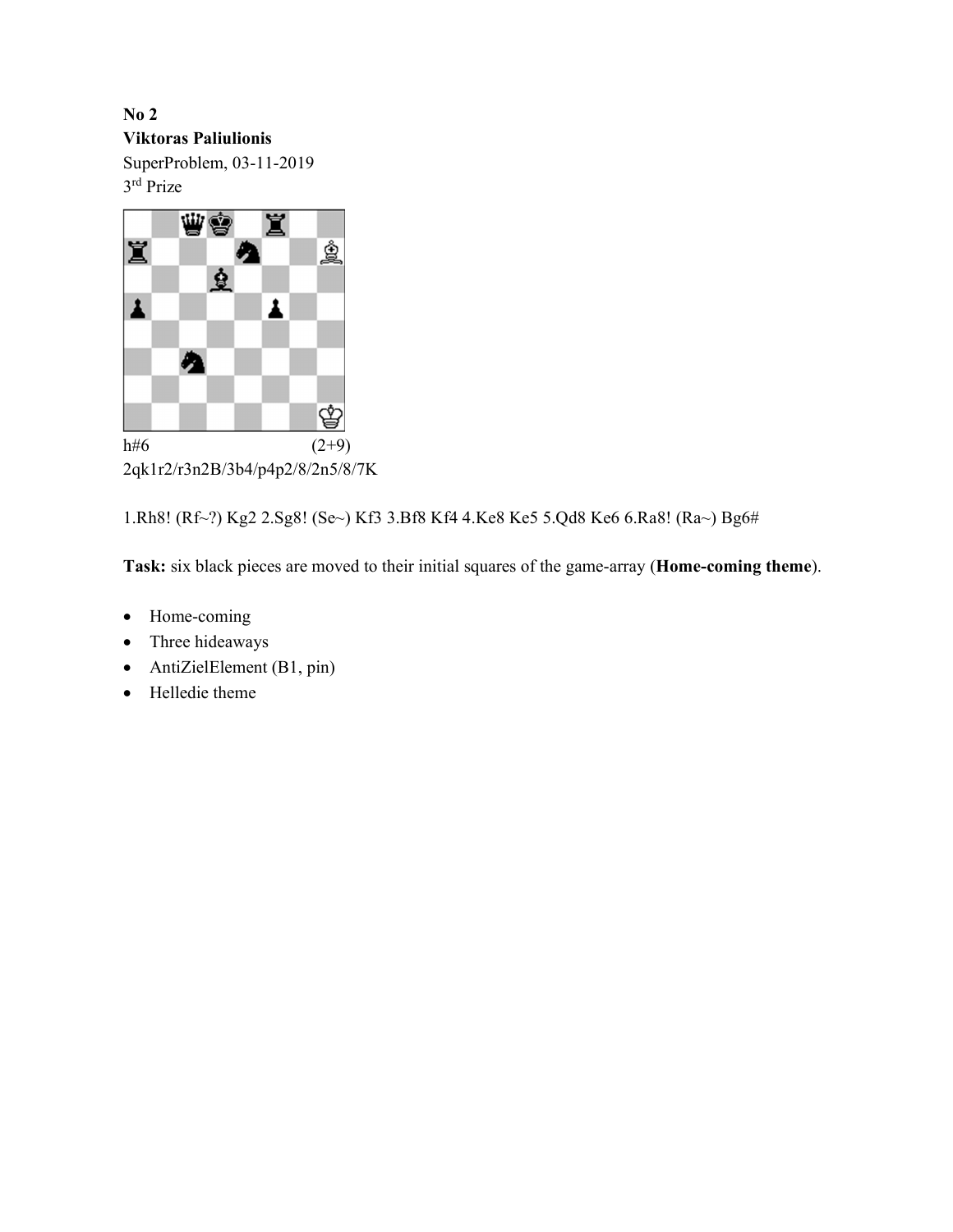## No 3

Viktoras Paliulionis

7 th FRME 2021, 30/09/2021

1 st Prize



1.Qh5! (Qg1/Qd5?) Sd4 2.Kc5 (Qc5?) Kd8 3.Kd6 Sh8 4.Qc5 Sf7# (IM) 1.Qc1! (Qc2/Qf1/Qg4/Qd3/Qd4/Qd5?) c5 2.Kc4 (Qc4?) Kf6 3.Kd5 Kf5 4.Qc4 Se7# (IM) 1.Qa1! (Qd2/Qh5/Qd5?) Sc5 2.Ka5 (Qa5?) Kd6 3.Kb6 Se7 4.Qa5 Sc8# (IM) 1.Qf1! (Qd3/Qh5/Qd5?) c5 2.Kb5 (Qb5?) Kd8 3.Kc6 Kc8 4.Qb5 Se7# (IM) 1.Qd7+ (Qd6+/Qd8+?) Kf6 2.Qc7 Sd2 3.Kc5 Se5 4.Kd6 Se4# (IM)

Task: Five solutions with antidual choice of the bQ route to the self-blocking square. Ideal mates.

Judge Marcos Roland: "Unbelievable achievement, featuring five ideal mates, made possible by an incredible set of antidual choices among several possible first moves by the black Queen, in an open board."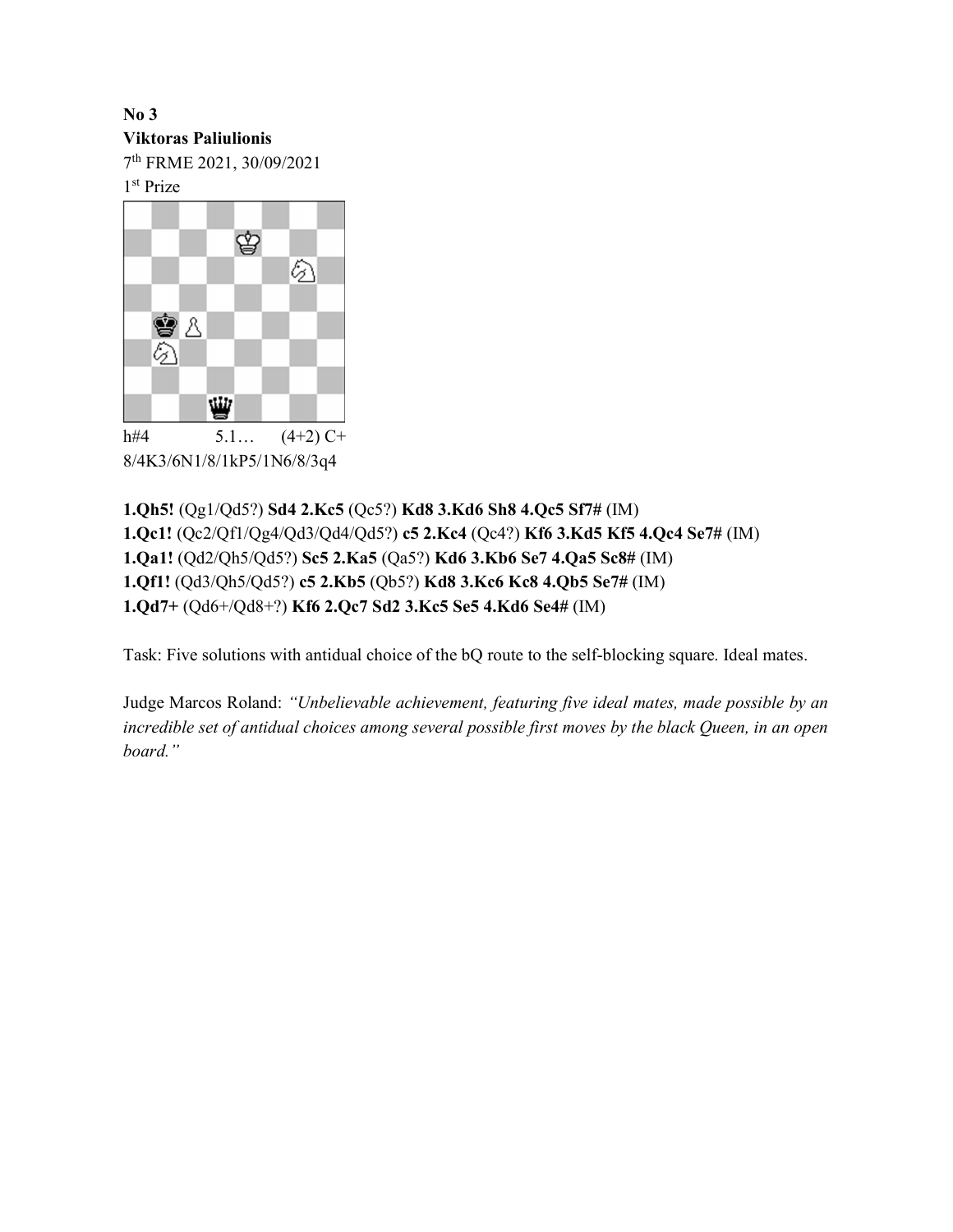## No 4

#### Viktoras Paliulionis

5 th Tourney FRME, 2019

1 st Prize



8/8/8/3k4/1rr1b3/8/2qn4/KB6

1...Ba2 2.Sb1 Bb3 3.Sa3 Ba2 4.Qa4 Bb1 5.Rc3 Bc2 6.Kc4 Bd3+ 7.Kb3 Bb1 8.Bc2 Ba2# (IM)

- Two wB tempo-maneuvers
- Double switchback
- Linear cycle
- Meerane theme
- Klasinc theme

"The solution with short steps of the wB is spectacular, witty, strange, and peppered with several subtleties. It is hard to believe, but the wB wanders from b1 first via a2 to b3, the same way back, then via c2 to d3, from there in one move back to b1 (Bristol for the bB), before he moves to a2 for the third time to set mate. Here the interplay of the white and black play is celebrated in perfection." (Judge Franz Pachl)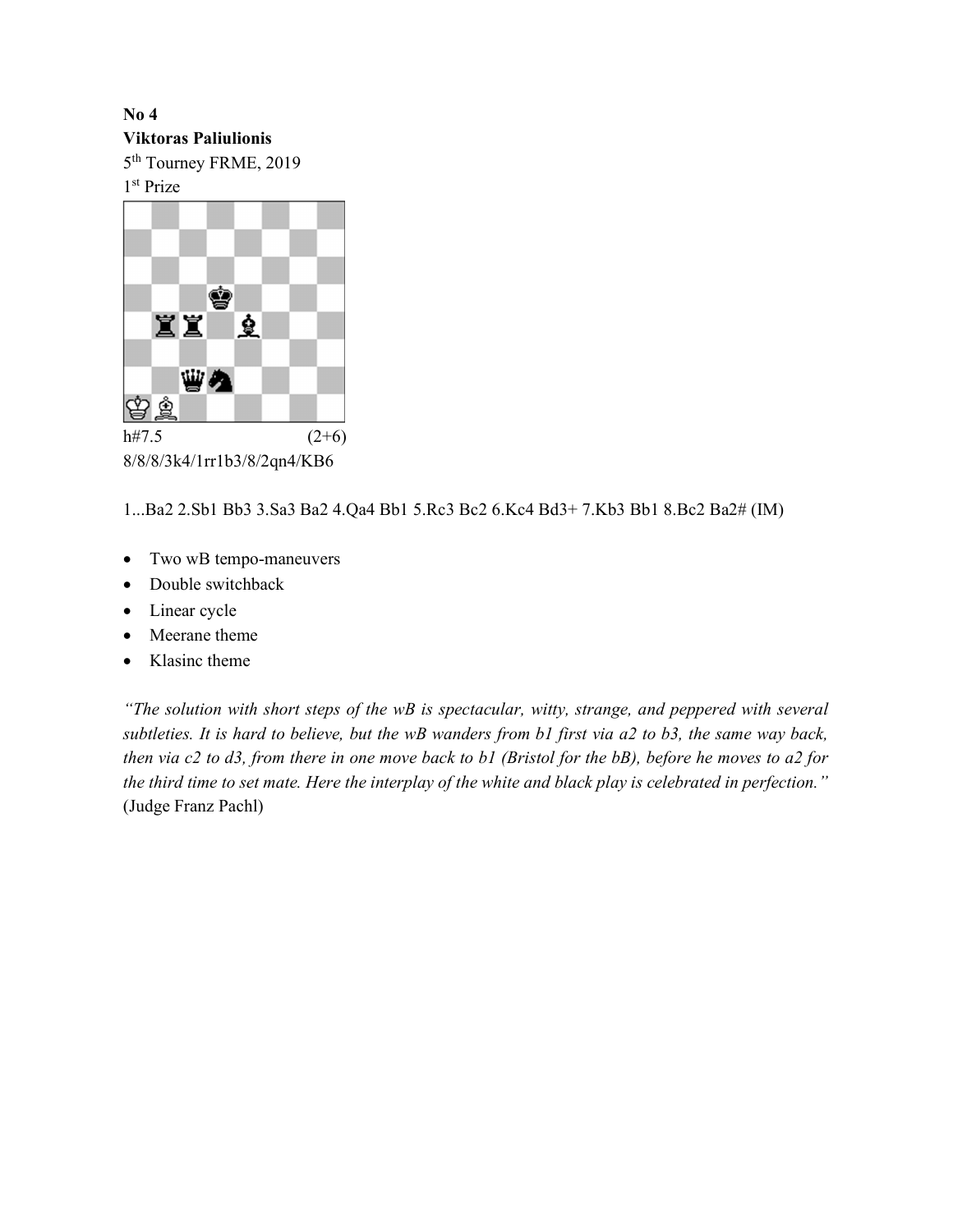No 5 Viktoras Paliulionis Maroc Echecs, 2019

1 st Prize



8/5p1K/5B2/8/4R3/1k6/8/8

1...Bd4 2.Kc4 Bh8+ 3.Kd5 Kg7 4.f5 Rd4 5.Ke5 Kf7# 1.Kc2 Re8 2.Kd3 Be7+ 3.Ke4 Bf8 4.Kf5 Re5 5.Kf6 Bg7#

- $\bullet$  Indian theme  $(2x)$
- 5-men miniature

"Видимо первая двухвариантных пятиходовая задача-малышка с белыми ладьей и слоном, причем в форме блока. В иллюзорной игре представлена индийская тема в исполнении слона и короля, а в действительном ладьи и слона. При этом имеется маятник слона или ладьи. Находка!" (Judge Boris Shorokhov).

"To achieve two completely different, yet completely harmonious, solutions (noting the complementary white batteries!) with just 5 men on the board seems to me to be almost miraculous." ("Romancing the helpmate with Grandmaster Christopher Jones" by Satanick Mukhuty, https://chessbase.in/news/Romancing-the-helpmate-with-Grandmaster-Christopher-Jones)